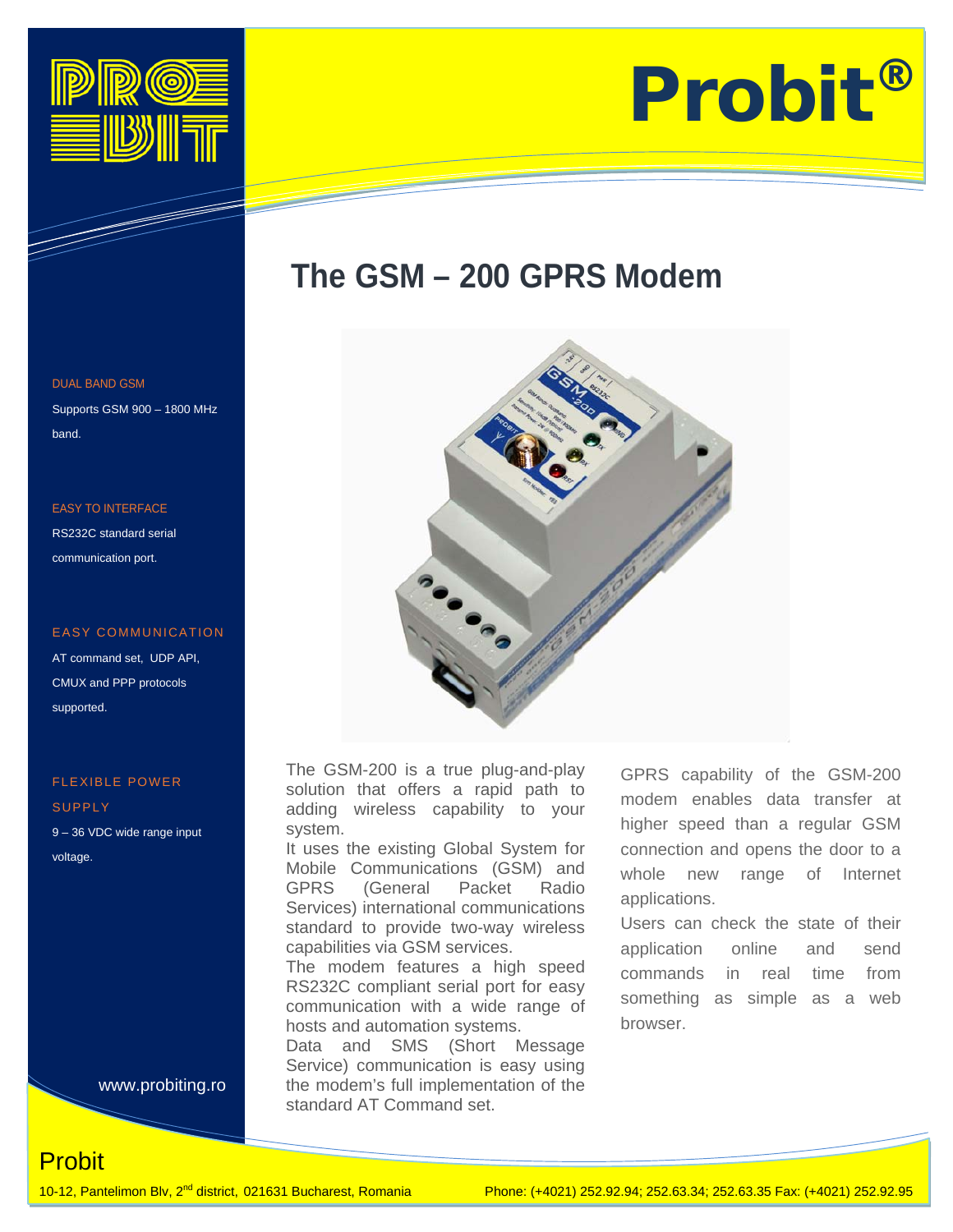

T



## **Product Features**



**Side View With the Serial Connector** 





 $+24V$ 6 es<br>S GSM 1  $\overline{2}$ 3 5 DOO OO **Top View** 

## Features

- 1. Ring indicator LED
- 2. Data Transmit LED
- 3. Data Receive LED
- 4. Hardware reset indicator
- 5. Antenna connector
- 6. Power ON indicator
- 7. Data cable connector

GSM-200 has four built-in indicator LED lamps that show its status at any given time.

The RING indicator lights up intermittently whenever the modem receives an incoming call and switches off when the call is answered or rejected. The RING line is directly linked to it.

The Rx and Tx lamps show data communication state to and from the GSM modem.

The RESET LED shows the current state of the RESET line. Users can perform a hardware reset of the entire modem in the unlikely event of a failed software reset.

www.probiting.ro

**Probit**